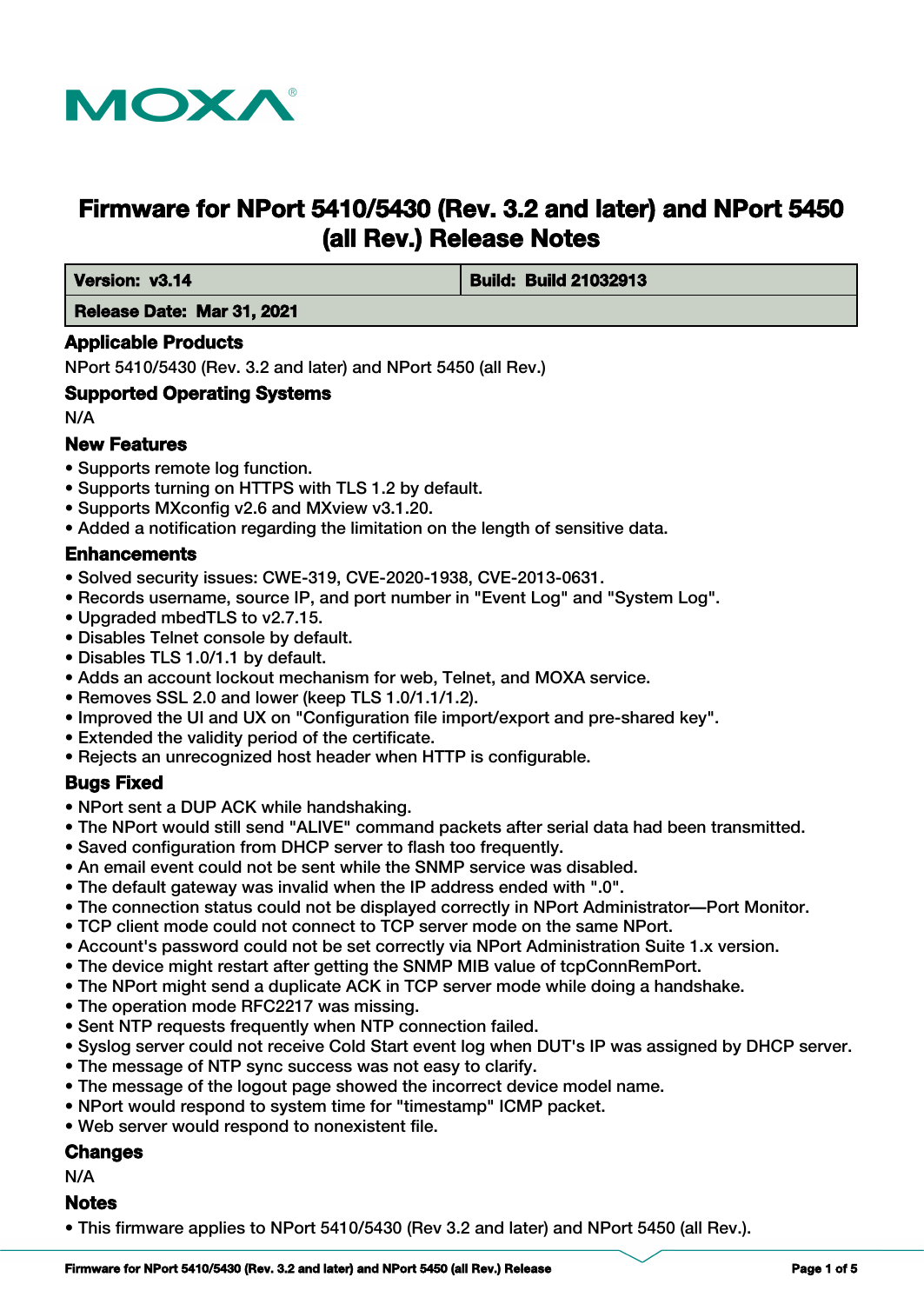

#### **Version: v3.13 Build: Build 19032122**

 **Release Date: Mar 29, 2019**

# **Applicable Products**

NPort 5400 Series

#### **Supported Operating Systems**

N/A

# **New Features**

- Supports HTTPS.
- Supports MXview auto-topology function.
- Supports MXconfig.
- Supports SNMPv2c.
- Supports IGMP.

# **Enhancements**

• Accessible IP list can now be used to restrict all device services.

• Complies with Moxa Security Guidelines on the following: Account Authentication Management, Network Service Management, and Audit and Log Management.

• CVE-2017-14028: An attacker may be able to exhaust memory resources by sending a large amount of TCP SYN packets.

• CVE-2017-16715: An attacker may be able to exploit a flaw in the handling of Ethernet frame padding that may allow for information exposure.

• CVE-2017-16719: An attacker may be able to inject packets that could potentially disrupt the availability of the device.

• Updates the web UI.

# **Bugs Fixed**

• NPort does not send SNMP Authentication Failure trap.

• Pair connection mode cannot resolve the domain name.

#### **Changes**

N/A

#### **Notes**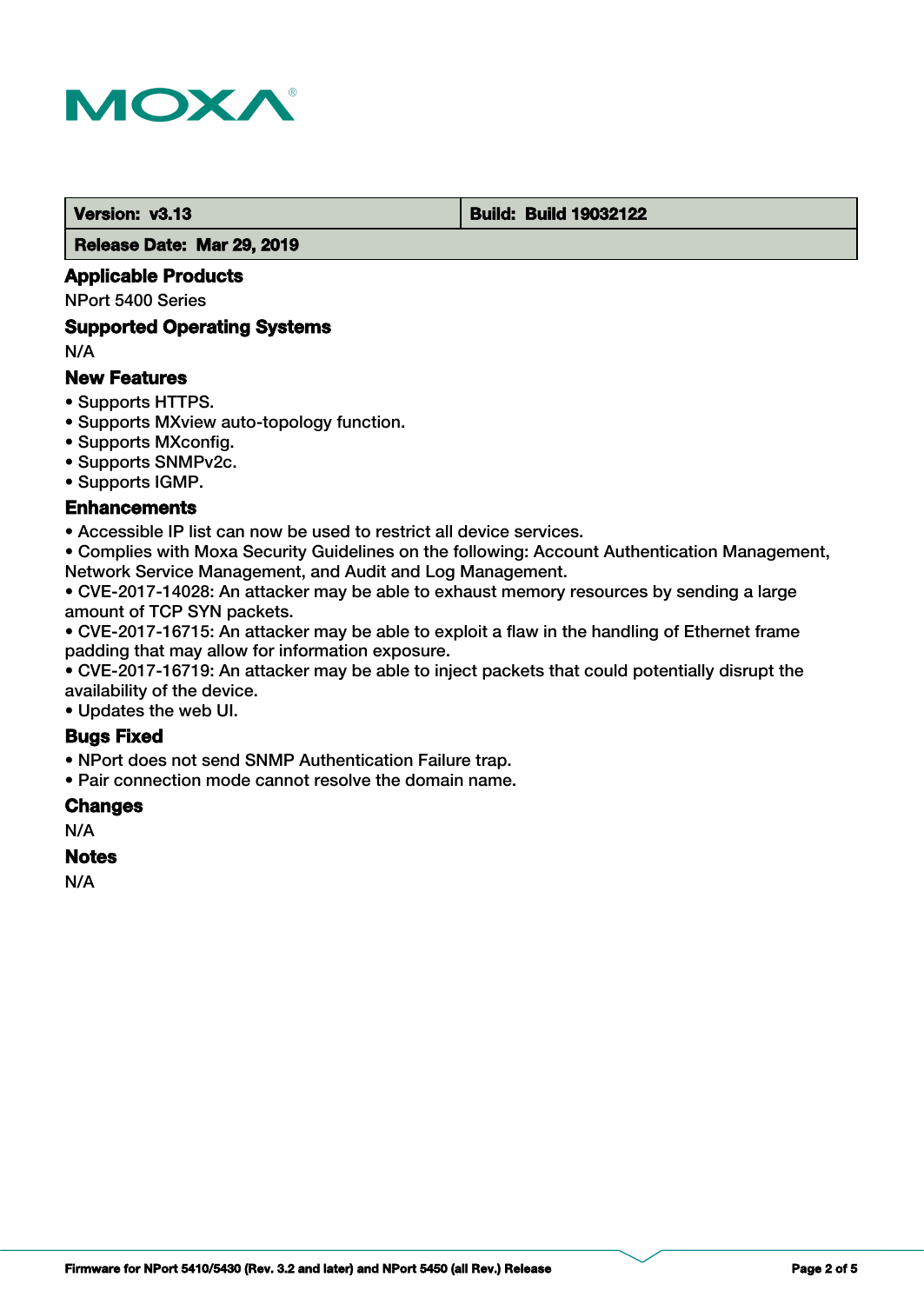

 **Version: v3.12 Build: Build: Build 17030709** 

 **Release Date: Mar 15, 2017**

## **Applicable Products**

NPort 5410, NPort 5430, NPort 5430I, NPort 5450, NPort 5450-T, NPort 5450I, NPort 5450I-T

# **Supported Operating Systems**

N/A

**New Features**

N/A

# **Enhancements**

N/A

# **Bugs Fixed**

• The user's password and SNMP community name may be exposed by a buffer overflow issue.

# **Changes**

N/A

# **Notes**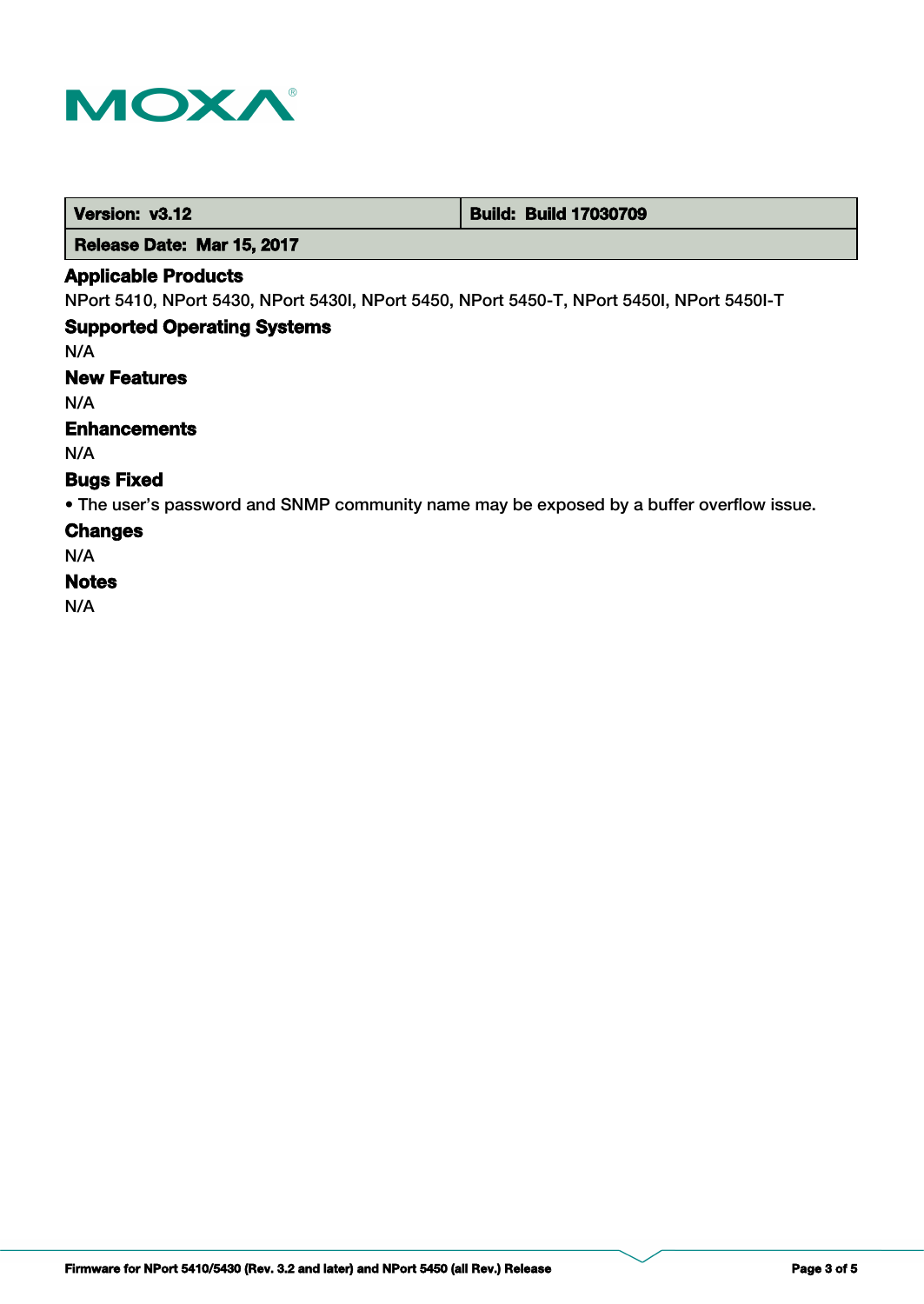

#### **Version: v3.11 Build: Build 16100411**

 **Release Date: N/A**

#### **Applicable Products**

NPort 5410, NPort 5430, NPort 5430I, NPort 5450, NPort 5450-T, NPort 5450I, NPort 5450I-T

# **Supported Operating Systems**

N/A

# **New Features**

N/A

# **Enhancements**

- Enhanced web login security and supports 5 users logged in simultaneously.
- Extended HTTP challenge ID length from 32 bits to 256 bits.
- IP of NPort can be set to addresses ending with 0 or 255.
- Enabled the default password "moxa".
- Increased CSRF protection mechanism.
- Increased XSS protection mechanism.
- Supports "ARP probe" in RFC5227. NPort would respond to ARP requests with sender IP address 0.0.0.0.

# **Bugs Fixed**

- NPort cannot send e-mail using Google's SMTP server.
- In pair connection mode, master does not pull down RTS/DTR signal after the TCP connection is broken.
- Command port sends lots of "D\_ASPP\_CMD\_ALIVE" packets after running for 50 days.
- NPort may reboot or hang from several buffer overflow attacks through Telnet, SSH, DSCI, SNMP, HTTP, and HTTPS.

#### **Changes**

N/A

#### **Notes**